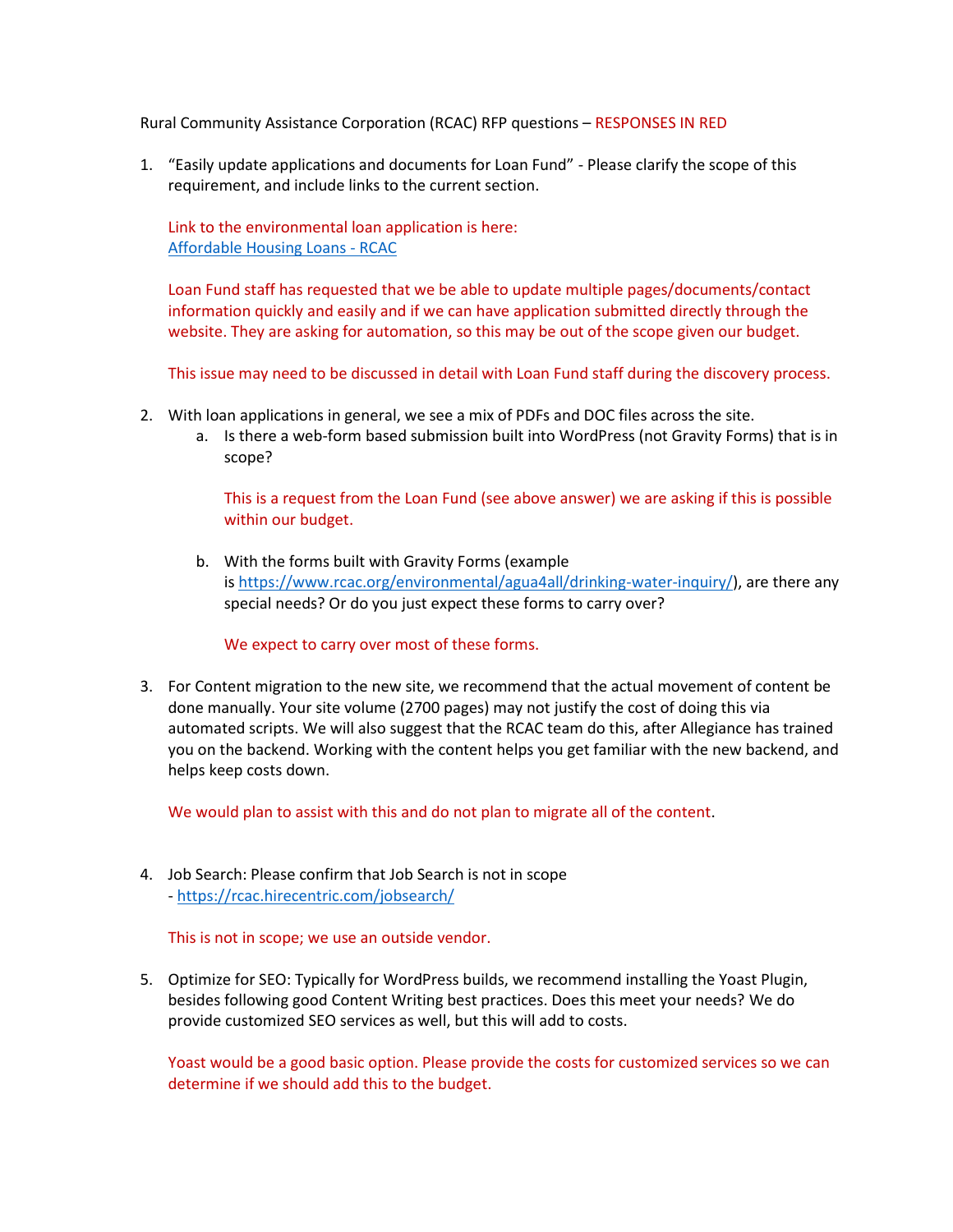6. ADA Compliance: We have worked with several orgs on Accessibility work, and wanted to clarify what the goals were for you, given that this can get expensive. Some clients require us to ensure our code is written with Accessibility best practices, while some others require us to do diligent work resulting in the site being tested and passed as compliant with a particular level. Going the latter route is expensive. If you are officially mandated to meet a compliance level, you may need to go the latter route. If it is just showing a commitment toward making your products more Accessible, then we could ensure best-practice based coding practices to get you close to WCAG level A without much additional cost. But if you need to AUDIT the site to provide Level A or AA compliance, then costs do go up. Please clarify.

As requested in the RFP, please include both options for Accessibility best practices and audit for Level A in the proposal.

7. Translate content into multiple languages: To keep to a lower budget, we can recommend using machine-based translation service powered by G-Translate [\(https://wordpress.org/plugins/gtranslate/\)](https://wordpress.org/plugins/gtranslate/). Please let us know if this will meet your needs.

Google translate is bare minimum. We are looking for options to add translated pages and materials to the website, not to translate the entire site.

8. Donation - please confirm that the scope here is link out only? Any other expectations (including styling or optimizations) with the Donation forms?

Link out only. We use Charitable.

9. Integration with Constant Contact - embed subscribe code only?

Correct.

10. Is the Training Courses Search DB in scope? <https://www.events.rcac.org/assnfe/SearchCourses.asp>

We link out to an external site. This is a separate project.

11. Is the Calendar view with Filters in scope? <https://www.events.rcac.org/rcac/Calendar.asp>

For trainings and events, we link out to an external site. This is a separate project.

12. Are there any other site features or functionality that is expected, but not included in the RFP?

We've included all the requests in the RFP, although we anticipate there may be other requests that come up during the discovery process.

13. Budget: Given the size of your website and the potential to do some Accessibility work, our initial estimate for your redesign would be closer to \$75K. Please let us know if you have any